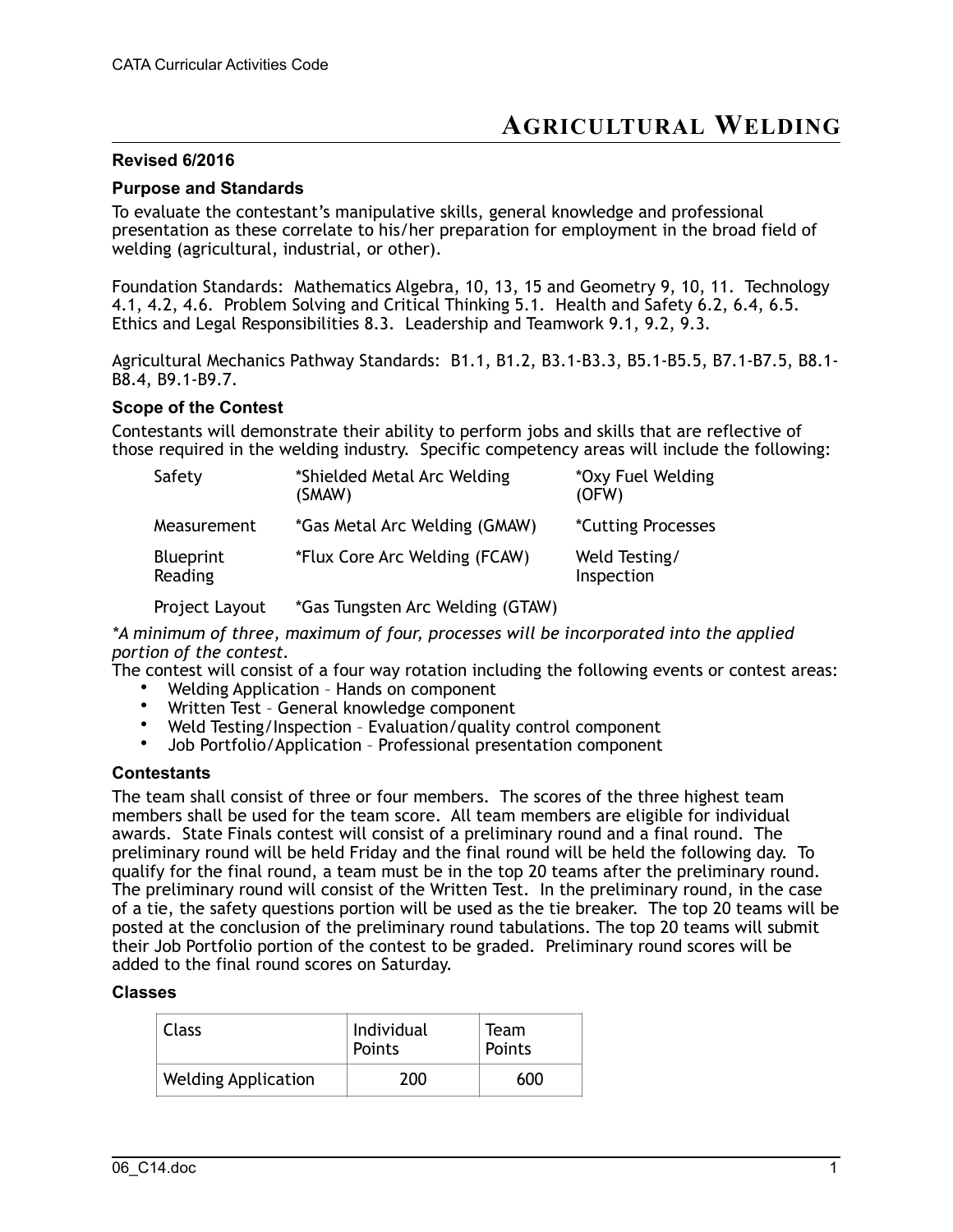| Written Test                  | 100 | 300  |
|-------------------------------|-----|------|
| Weld Testing/<br>Inspection   | 50  | 150  |
| Job Portfolio/<br>Application | 50  | 150  |
| Total                         | 400 | 1200 |

#### **Breaking of Ties**

- 1. In the Agricultural Welding Contest, individual or team ties will be broken on the basis of the highest individual or team score using the written test score.
- 2. If a tie still exists, the individual or team portfolio score will be used to determine the high individual or team.

#### **Sub-contest Awards**

Sub-contest awards will be given for high teams and individuals in the following areas: Welding Application, Written Test, Weld Testing/Inspection, and Job Portfolio/Application.

#### **Requirement of Host Institution**

See equipment supplied by the host committee under Event Rules

#### **Event Rules**

- I. Each qualifying contestant will compete in all four events.
- II. Equipment supplied by the host committee:
	- A. All necessary welding machines
	- B. All consumables will be provided and contestants are required to utilize the provided materials
	- C. All instructions and procedure sheets with drawings
	- D. All materials for the host committee and judges
	- E. A four-function calculator for the Job Application rotation
- III. Equipment supplied by the contestant:
	- A. All PPE (Personal Protective Equipment)
		- 1. Safety glasses (approved ANSI Z87 with side-shields)
		- 2. Hearing and or ear protection
		- 3. Welding helmet/face shield/goggles with appropriate #5 #7 filter lenses for the OFC and OFW processes
		- 4. Welding helmet with appropriate #10 #12 filter lenses for the AW processes
		- 5. Leather gloves with gauntlets
		- 6. Appropriate leather welding jacket
	- B. Tools
		- 1. Tape measure
		- 2. Magnetic Square
		- 3. Soap Stone
		- 4. Combination Square
		- 5. 6" Steel Rule
		- 6. Chipping hammer
		- 7. Steel Brush
- IV. Contest uniform will consist of the following:
	- A. Long sleeve, button down, white cotton shirt
	- B. Black work pants
	- C. Closed toed, leather boots
	- D. Appropriate coveralls or leather work apron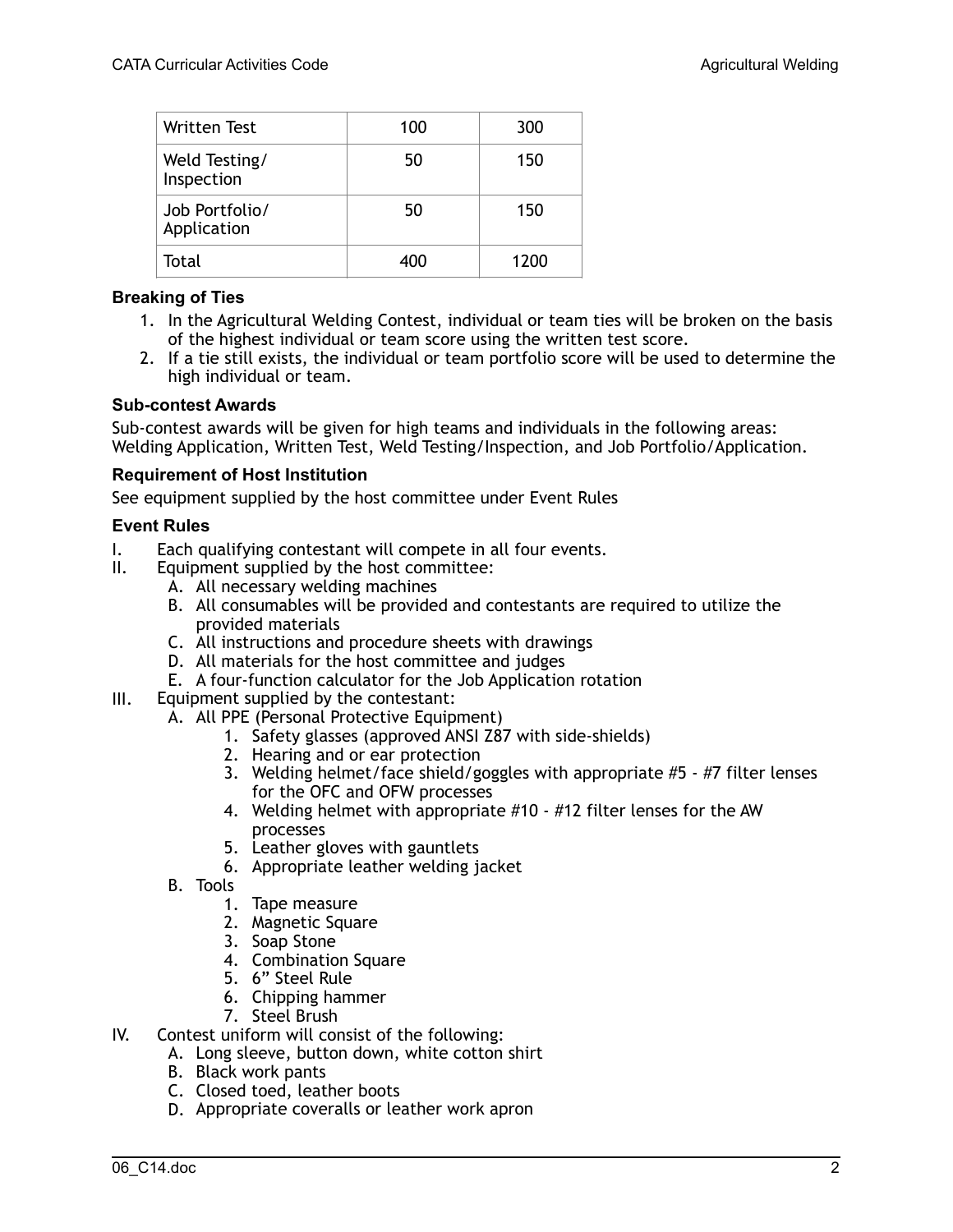- E. FFA jacket and tie not to be used during the contest, but required to receive awards at award ceremony
- V. Contestants must correctly use the welding equipment during the contest. Equipment set up and operation is essential to the welder's ability to function in the workplace. Students are expected to be familiar with a variety of machines and to be able to set up machines for the given process. Contest personnel will be available to assist in unusual complications that may arise associated with equipment set up.
- VI. At the time of the contest, plans and instructions will be provided to contestants.<br>VII. Time limits will be set for each rotation and announced at the contest site.
- Time limits will be set for each rotation and announced at the contest site.
- VIII. The sponsoring school has the option to include safe work habits as part of the scorecard of up to 10% of the total points possible in that specific skill event. After a warning, the sponsoring school reserves the right to remove any contestant that violates accepted safety practices that endanger him/her or others in the contest.
- IX. No unauthorized notes, printed materials, or tools may be used in any portion of the contest. Contestants found in violation will be disqualified from contest.
- X. Portable, cordless, rechargeable, battery powered tools may not be used in the contest.<br>XI. While the contest is in progress, contestants shall not communicate with anyone but the
- While the contest is in progress, contestants shall not communicate with anyone but the judges. Any observed communications other than with the judges may result in disqualification of the individual or team.
- XII. Completed projects will be evaluated visually and may include nondestructive and/or destructive testing.

### **Contest Area Descriptions:**

- XIII. Welding Application (200 points)
	- A. *Overview*: Contestants will be supplied plan sets at the contest site which outline the hands-on portion of the contest. These plan sets will be basic, three view, shop drawings which incorporate welding symbols and procedures. Contestants will be required to interpret the drawings and weld symbols to configure their projects following the described welding symbols, procedures and measurements. Projects will be submitted at the end of the prescribed time period for evaluation by the judges. A total of four process areas will be completed scored at 50 points per process.
	- B. *Welding Processes*: As outlined in the Contest Scope, there are six processes described as competency areas for the contestants. They are SMAW, GMAW, FCAW, GTAW, OFW and the Cutting Processes. The possible cutting processes include Plasma Arc Cutting (PAC), Oxy-fuel Cutting (OFC), and Air Carbon Arc Cutting/ Gouging (CAC). Contestants will have projects which incorporate four of the six processes. Cutting may comprise a maximum of one of the four required exercises. Rotations will be set up by the host committee.
	- C. *Base Metals*: Contestants may weld mild steel, aluminum and/or stainless steel.
	- D. *Filler Metals*: Contestants should be able to weld with a variety of filler metals.
	- E. *Welding Positions and Joints*: Contestants will weld in the flat (1G and 1F), horizontal (2G and 2F), vertical (3G and 3F) and overhead (4G and 4F) positions.
	- F. *Possible Joint Configurations*: Joint configurations will include square butt or prepared groove, lap and T fillet, pipe to plate or pipe to pipe joints.
	- G. *Welding Equipment/Machines*: Welding equipment may be obtained from a variety of sources and may include transformer, transformer/rectifier and/or inverters.
	- H. An example plan set is included in appendix A.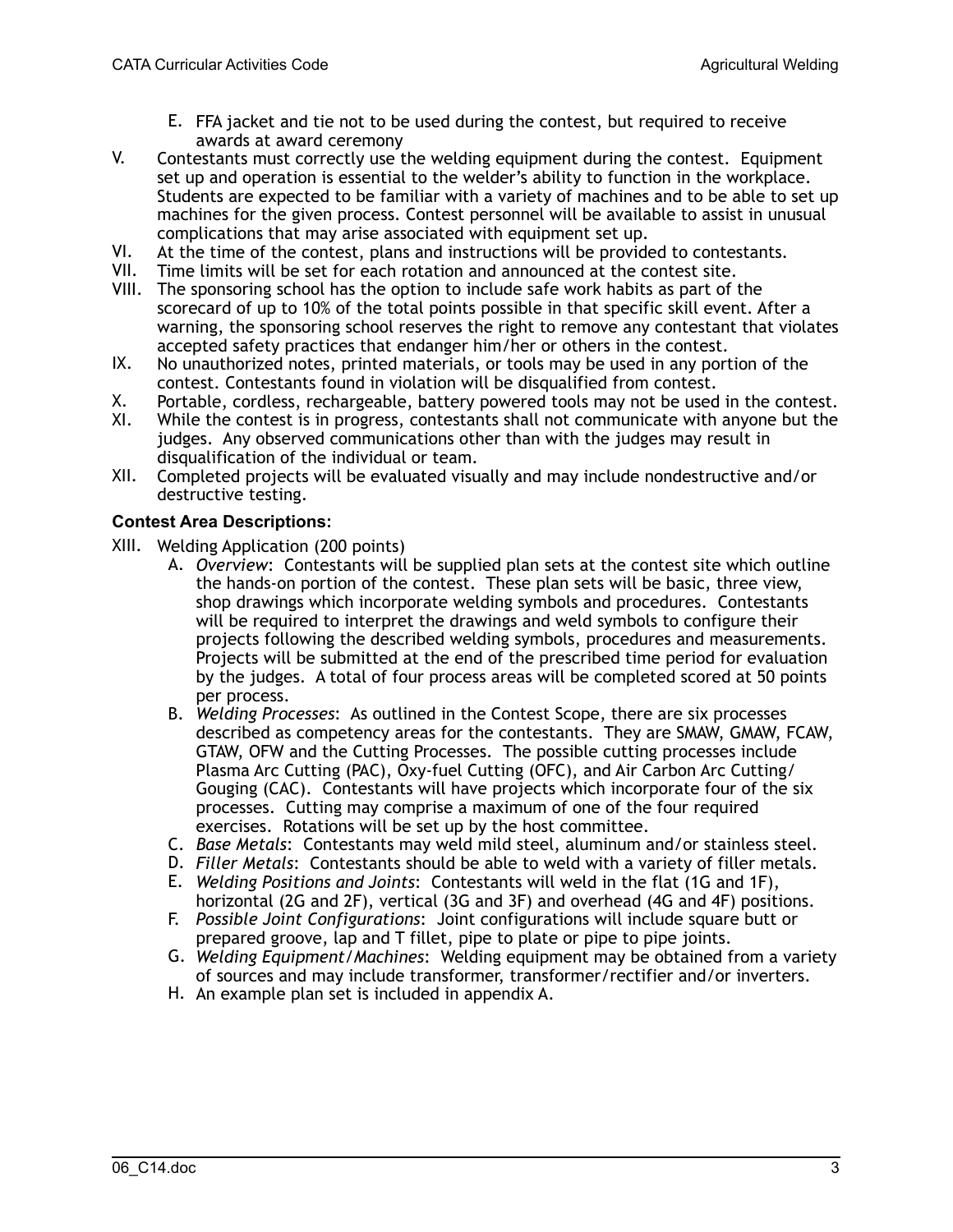#### XIV. Written Test (100 points)

A. A written test shall include questions and/or problems from the following areas:

|    | 1. Safety                                     | 10 points |
|----|-----------------------------------------------|-----------|
|    | 2. Shielded Metal Arc Welding (SMAW)          | 10 points |
|    | 3. Oxy Fuel Welding (OFW)                     | 10 points |
|    | 4. Gas Metal Arc Welding (GMAW)               | 10 points |
|    | 5. Flux Core Arc Welding (FCAW)               | 10 points |
|    | 6. Gas Tungsten Arc Welding (GTAW)            | 10 points |
|    | 7. Cutting Processes                          | 10 points |
| 8. | <b>Welding Symbols</b>                        | 10 points |
|    | 9. Weld testing, inspection and<br>metallurgy | 10 points |
|    | 10. Welder Certification                      | 10 points |

- B. The test may be true-false and multiple choice in any combination. The test will be comprised of 50 questions valued at 2 points per question.
- C. The questions for the written test will come from the *Welding Skills* textbook written by Moniz. The latest two editions will be used.
- XV. Weld Testing/Inspection (50 points)
	- A. *Overview*: Contestants will evaluate weld samples utilizing visual testing methods (VT). Weld samples will be evaluated and compared to sections of the AWS D1.1 code for acceptability or rejection. Weld samples and appropriate code sections will be provided by the host committee. Contestants will also need to be familiar with common nondestructive testing (NDT) methods. This contest area will be a practical lab exercise whereby the contestants visit stations and provide responses on an answer sheet provided by the host committee. This will consist of 25 questions valued at 2 points per question.
	- B. *Nondestructive Testing (NDT):* Contestants should be able to identify common NDT methods by photograph or real physical examples. The following methods may be included in this contest area: Visual Testing (VT), Dye Penetrant testing (PT), Ultrasonic Testing (UT), Radiographic Testing (RT) and Magnetic Particle Testing (MT). Questions will include both visual identification, as well as some basic knowledge questions about the testing methods.
	- C. *Visual Testing (VT):* Contestants should be able to identify and measure the following surface indications: various forms of porosity, overlap/cold lap, undercut, cracks and inclusions. Upon identification, students should be able to measure these indications and reference the appropriate code section to determine whether the indication is an actual defect that would constitute rejection and repair. Code examples will be provided by the host committee and be based on the AWS D1.1 Structural Welding Code.
- XVI. Job Portfolio and Application (50 points)
	- A. *Overview*: All contestants will submit a prepared job portfolio to the judging committee. Additionally, contestants will fill out a sample job application on site as one of the rotations. The job application will include basic personal information and five basic math problems, which could include addition, subtraction, multiplication and dividing whole numbers, fractions, and decimals. All math problems will relate to the welding industry. Host school will provide four-function calculators.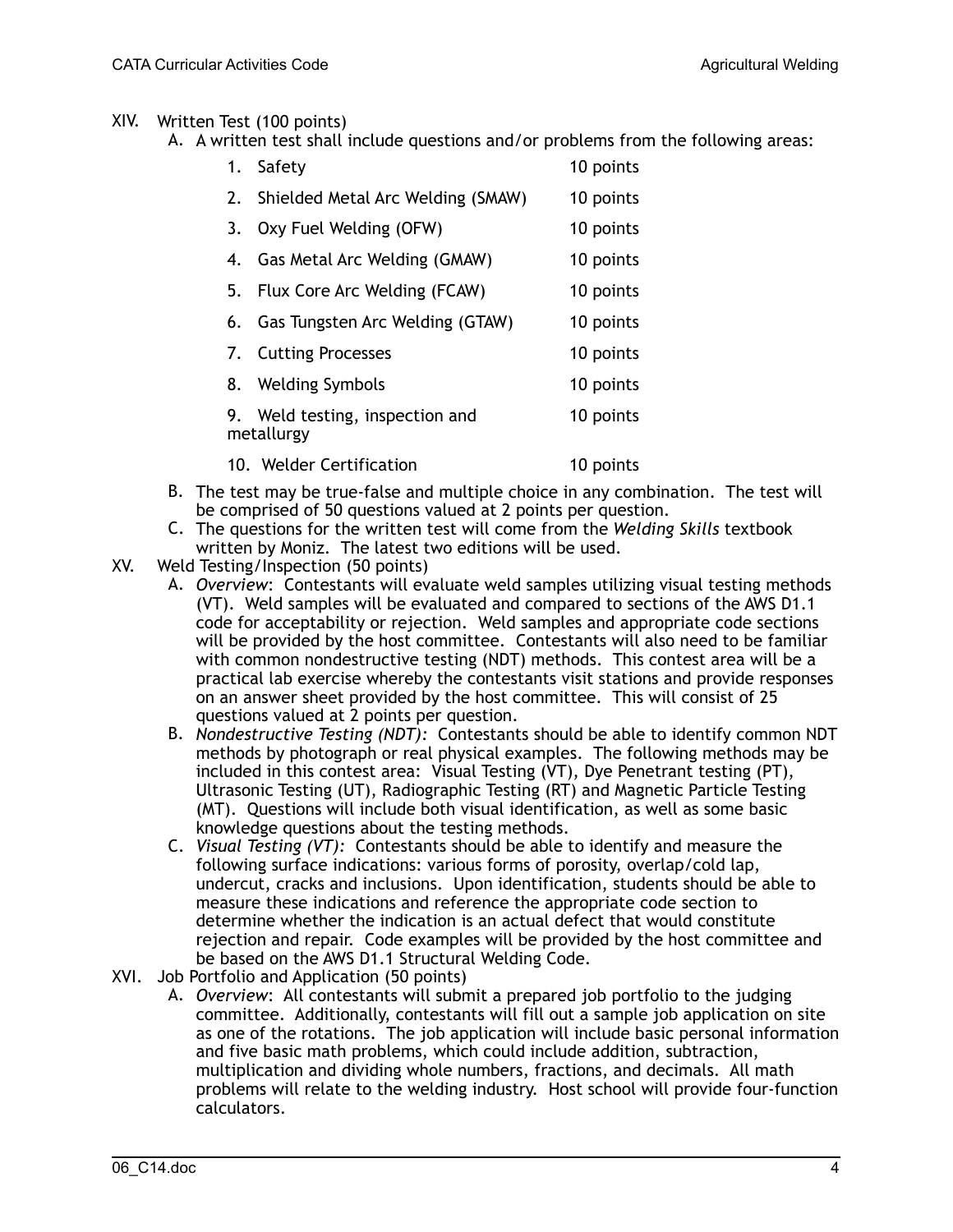B. *Portfolios*: (40 points) Portfolios will consist of the following components: Title Page, Table of Contents, Letter of Introduction, Resume, Letter of Recommendation, and Work Samples. All portfolios are to be prepared on plain white paper and stapled in the upper left hand corner. No specialty paper, fonts or portfolio covers will be accepted. Work samples should not exceed three actual samples and photos should not exceed three pages. Work sample pages will use the state proficiency photo page template with a maximum 50 word write-up which may include; project description, equipment used, materials used and any special procedures.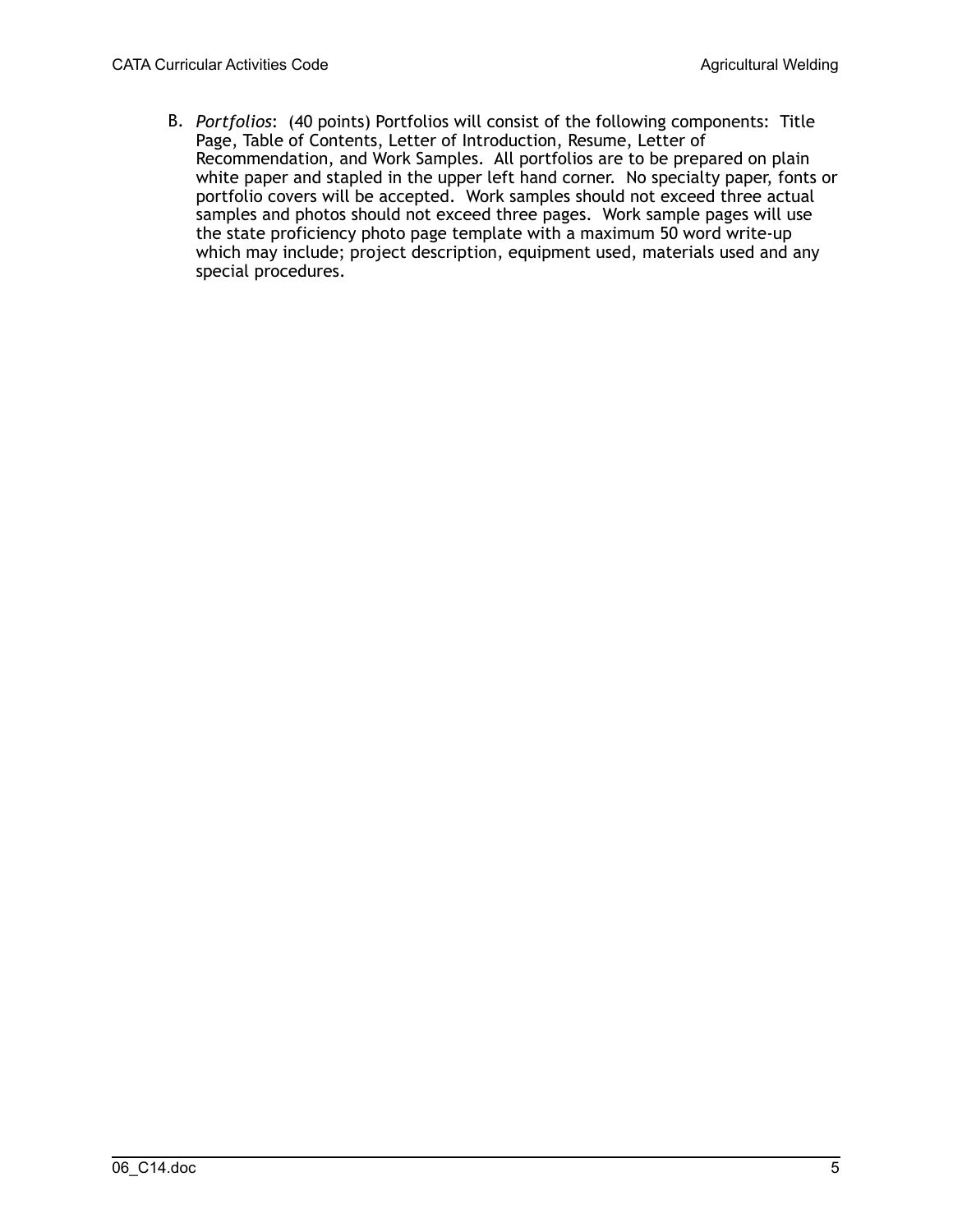# **Rubric:**

|                                                    | Points<br>Allowe<br>d | <b>Excellent</b>                                                                                                                                                                                                                                                          | Good                                                                                                                                                                                    | Fair                                                                                                                                                                                                                                  | Poor                                                                                                                                                                                                                                           |
|----------------------------------------------------|-----------------------|---------------------------------------------------------------------------------------------------------------------------------------------------------------------------------------------------------------------------------------------------------------------------|-----------------------------------------------------------------------------------------------------------------------------------------------------------------------------------------|---------------------------------------------------------------------------------------------------------------------------------------------------------------------------------------------------------------------------------------|------------------------------------------------------------------------------------------------------------------------------------------------------------------------------------------------------------------------------------------------|
| Titl<br>e<br>Pag<br>е                              | $\overline{2}$        | 2 Points<br><b>Student Name</b><br>$\bullet$<br>٠<br><b>Chapter Name</b><br>$\bullet$<br><b>Advisor Name</b><br>$\bullet$<br>Contest Name/<br>Location<br>$\bullet$<br>Date of Contest<br>$\bullet$<br>All Above<br>Information<br>Centered.                              | 1 Point<br>$\bullet$<br>Missing any<br>information in<br>column one                                                                                                                     |                                                                                                                                                                                                                                       |                                                                                                                                                                                                                                                |
| Tabl<br>e of<br>Con<br>ten<br>ts                   | $\overline{2}$        | 2 Points<br>$\bullet$<br>Must Include-<br>Letter of<br>intro<br>Resume<br>Letter of<br>recommend<br>ation<br>Work<br>samples                                                                                                                                              | 1 Point<br>$\bullet$<br>Missing any<br>information in<br>column one                                                                                                                     |                                                                                                                                                                                                                                       |                                                                                                                                                                                                                                                |
| Lett<br>er<br>оf<br>Intr<br>odu<br>ctio<br>n       | 10                    | 9-10 Points<br>٠<br>No Spelling or<br>Grammatical<br><b>Errors</b><br>$\bullet$<br><b>Well Stated</b><br>$\bullet$<br>Unique,<br>Descriptive Letter<br>$\bullet$<br>Visually Appealing<br>$\bullet$<br><b>Follows Business</b><br>Format<br>$\bullet$<br>Signed and dated | 7-8 Points<br>1-2 Spelling or<br>Grammatical<br><b>Errors</b><br>$\bullet$<br><b>Well Stated</b><br>Descriptive<br>Letter<br>Visually<br>Appealing<br><b>Follows Business</b><br>Format | 5-6 Points<br>3-4 Spelling or<br>Grammatical<br><b>Errors</b><br>$\bullet$<br>Vaguely Stated<br>Generic Letter<br>Does Not Follow<br><b>Business Format</b>                                                                           | 1-4 Points<br>$\bullet$<br>More than 4<br>Spelling or<br><b>Grammatical Errors</b><br>$\bullet$<br>Poorly Stated<br>$\bullet$<br><b>Information Not</b><br>Applicable to<br>Position<br>$\bullet$<br>Does Not Follow<br><b>Business Format</b> |
| <b>Res</b><br>um<br>e                              | 10                    | 9-10 Points<br>No Spelling or<br>Grammatical<br><b>Errors</b><br>٠<br>Visually Appealing<br>$\bullet$<br>Logically<br>Organized<br>Contains Relevant,<br>Descriptive<br>Information<br>٠<br><b>Follows Business</b><br>Format                                             | 7-8 Points<br>1-2 Spelling or<br>Grammatical<br><b>Errors</b><br>Visually<br>Appealing<br>Organized<br>Contains<br>Relevant<br>Information<br><b>Follows Business</b><br>Format         | 5-6 Points<br>3-4 Spelling or<br>Grammatical<br><b>Errors</b><br>٠<br>Lacks Visual<br>Appeal<br>Lacks<br>Organization<br>$\bullet$<br>Lacks Some<br>Relevant<br>Information<br>$\bullet$<br>Does Not Follow<br><b>Business Format</b> | 1-4 Points<br>More than 4<br>Spelling or<br><b>Grammatical Errors</b><br>٠<br>Lacks Visual Appeal<br>$\bullet$<br>Disorganized<br>$\bullet$<br>Irrelevant<br>Information<br>$\bullet$<br>Does Not Follow<br><b>Business Format</b>             |
| Lett<br>er<br>of<br>Rec<br>om<br>me<br>nda<br>tion | 5                     | 5 Points<br>$\bullet$<br>Dated current<br>letter of<br>recommendation<br>(Current Year)<br>Included in<br>portfolio with<br>valid signature                                                                                                                               | 1 Point<br>$\bullet$<br>Missing any<br>information in<br>column one/out<br>of date.                                                                                                     |                                                                                                                                                                                                                                       |                                                                                                                                                                                                                                                |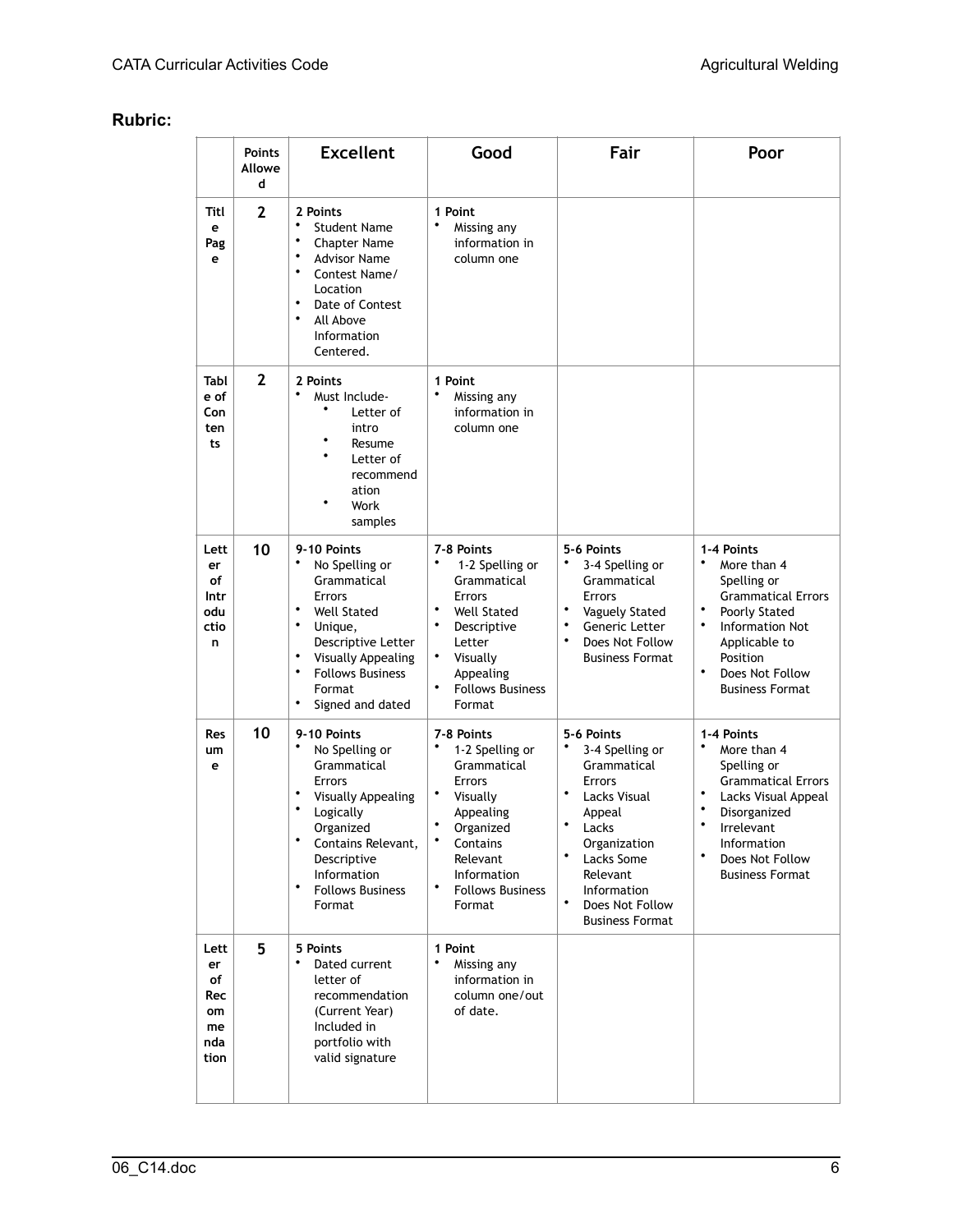|                         | <b>Points</b><br>Allowe<br>d | <b>Excellent</b>                                                                                                                                                                                                                                                                                                                                                                                                                         | Good                                                                                                                                                                                                     | Fair | Poor |
|-------------------------|------------------------------|------------------------------------------------------------------------------------------------------------------------------------------------------------------------------------------------------------------------------------------------------------------------------------------------------------------------------------------------------------------------------------------------------------------------------------------|----------------------------------------------------------------------------------------------------------------------------------------------------------------------------------------------------------|------|------|
| Wor<br>k<br>Sam<br>ples | 6                            | <b>6 Points</b><br>Three work<br>samples @ 2 points<br>each<br>٠<br>Work samples<br>should not exceed<br>three actual<br>samples and color<br>photos should not<br>exceed three<br>pages. Work<br>sample pages will<br>use the state<br>proficiency photo<br>page template<br>with a maximum<br>50 word write-up<br>which may<br>include; project<br>description,<br>equipment used,<br>materials used and<br>any special<br>procedures. | 1-5 Points<br><b>Spelling Errors</b><br>Pictures out of<br>٠<br>Focus<br>٠<br>Pictures not in<br>color<br>٠<br>Exceeds 50<br>words<br>Does not include<br>٠<br>information<br>required in<br>column one. |      |      |

C. *Job Application:* (15 points) A sample job application will be completed as one of the rotations at the contest site. These applications are intended to reflect the practice of handwriting an application as is found in many vocational/trade situations. Contestants should be able to write legibly and fully complete an application for employment. References, education and work history may be prepared prior to the contest and utilized while completing this application. The job application will be 10 points and 5 points will be designated to the math calculations.

#### Rubric:

| Job<br>App<br>lica<br>tion<br>For<br>m | 10 | 9-10 Points<br>No Errors<br>Neat and Legible<br>Complete<br><b>Follows</b><br><b>Instructions</b><br>Contains Relevant,<br>Descriptive<br>Information<br>٠<br>Consistent with<br>Resume and Letter<br>of Introduction | 7-8 Points<br>1-2 Errors<br>Neat and Legible<br>٠<br>Complete<br><b>Follows</b><br>٠<br><b>Instructions</b><br>٠<br>Contains<br>Relevant<br>Information<br>٠<br>Consistent with<br>Resume and<br>Letter of<br>Introduction | 5-6 Points<br>3-4 Errors<br>٠<br>٠<br><b>Illegible</b><br>$\bullet$<br>Incomplete<br><b>Follows Most</b><br>٠<br><b>Instructions</b><br>$\bullet$<br>Lacks Relevant<br>Information<br>٠<br>Inconsistent with<br>Resume and Letter<br>of Introduction | 1-4 Points<br>More than 4 Errors<br>$\bullet$<br>$\bullet$<br>Illegible<br>$\bullet$<br>Incomplete<br>Does Not Follow<br>$\bullet$<br><b>Instructions</b><br>$\bullet$<br>Lacks Relevant<br>Information<br>$\bullet$<br>Inconsistent with<br>Resume and Letter<br>of Introduction |
|----------------------------------------|----|-----------------------------------------------------------------------------------------------------------------------------------------------------------------------------------------------------------------------|----------------------------------------------------------------------------------------------------------------------------------------------------------------------------------------------------------------------------|------------------------------------------------------------------------------------------------------------------------------------------------------------------------------------------------------------------------------------------------------|-----------------------------------------------------------------------------------------------------------------------------------------------------------------------------------------------------------------------------------------------------------------------------------|
| Mat<br>h<br>Calc<br>ulat<br>ions       | 5  | One point per calculation                                                                                                                                                                                             |                                                                                                                                                                                                                            |                                                                                                                                                                                                                                                      |                                                                                                                                                                                                                                                                                   |

## **Contest Reference Material**